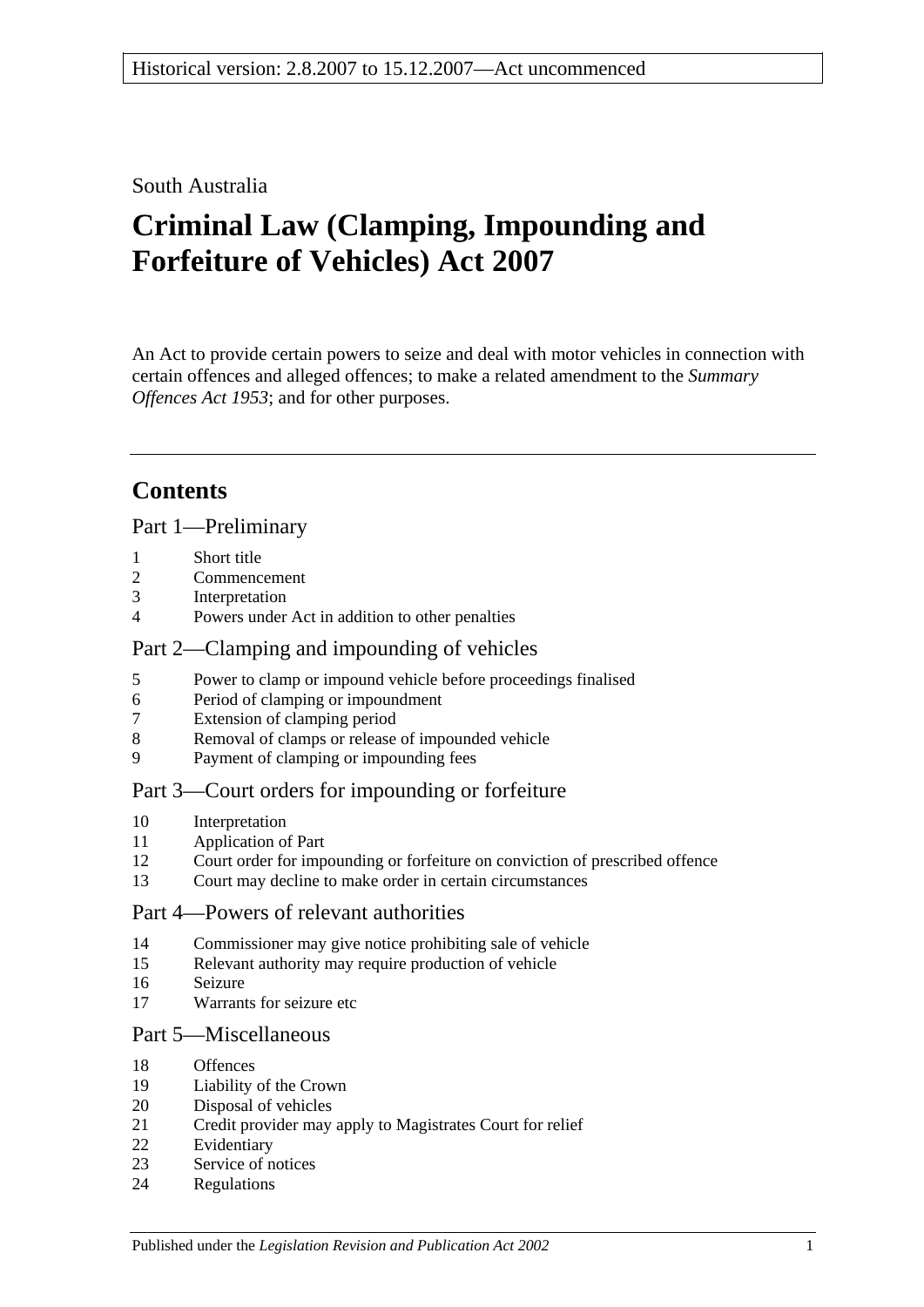[Schedule 1—Related amendment and transitional provision](#page-15-0)

### Part 1—Preliminary

- 1 [Amendment provisions](#page-15-1)
- Part 2—Related amendment to *Summary Offences Act 1953*
- 2 [Repeal of Part 14A](#page-15-2)
- Part 3—Transitional provision
- 3 [Transitional provision](#page-15-3)

[Legislative history](#page-16-0)

### <span id="page-1-0"></span>**The Parliament of South Australia enacts as follows:**

# **Part 1—Preliminary**

### <span id="page-1-1"></span>**1—Short title**

This Act may be cited as the *Criminal Law (Clamping, Impounding and Forfeiture of Vehicles) Act 2007*.

### <span id="page-1-2"></span>**2—Commencement**

This Act will come into operation on a day to be fixed by proclamation.

### <span id="page-1-3"></span>**3—Interpretation**

(1) In this Act, unless the contrary intention appears—

*clamp*, in relation to a motor vehicle, means immobilise the motor vehicle by means of wheel clamps (and *clamped* has a corresponding meaning);

*Commissioner* means the Commissioner of Police;

*credit provider* means—

- (a) a credit provider within the meaning of the *Consumer Credit (South Australia) Code*; or
- (b) a person who, in the course of business, hires out goods under leasing agreements or hires out or agrees to sell goods under hire-purchase agreements;

*motor vehicle* means a vehicle built to be propelled by a motor that forms part of the vehicle;

*prescribed offence* means an offence of a kind prescribed by regulation for the purposes of this definition;

#### *public place* includes—

(a) a place to which free access is permitted to the public, with the express or tacit consent of the owner or occupier of that place; and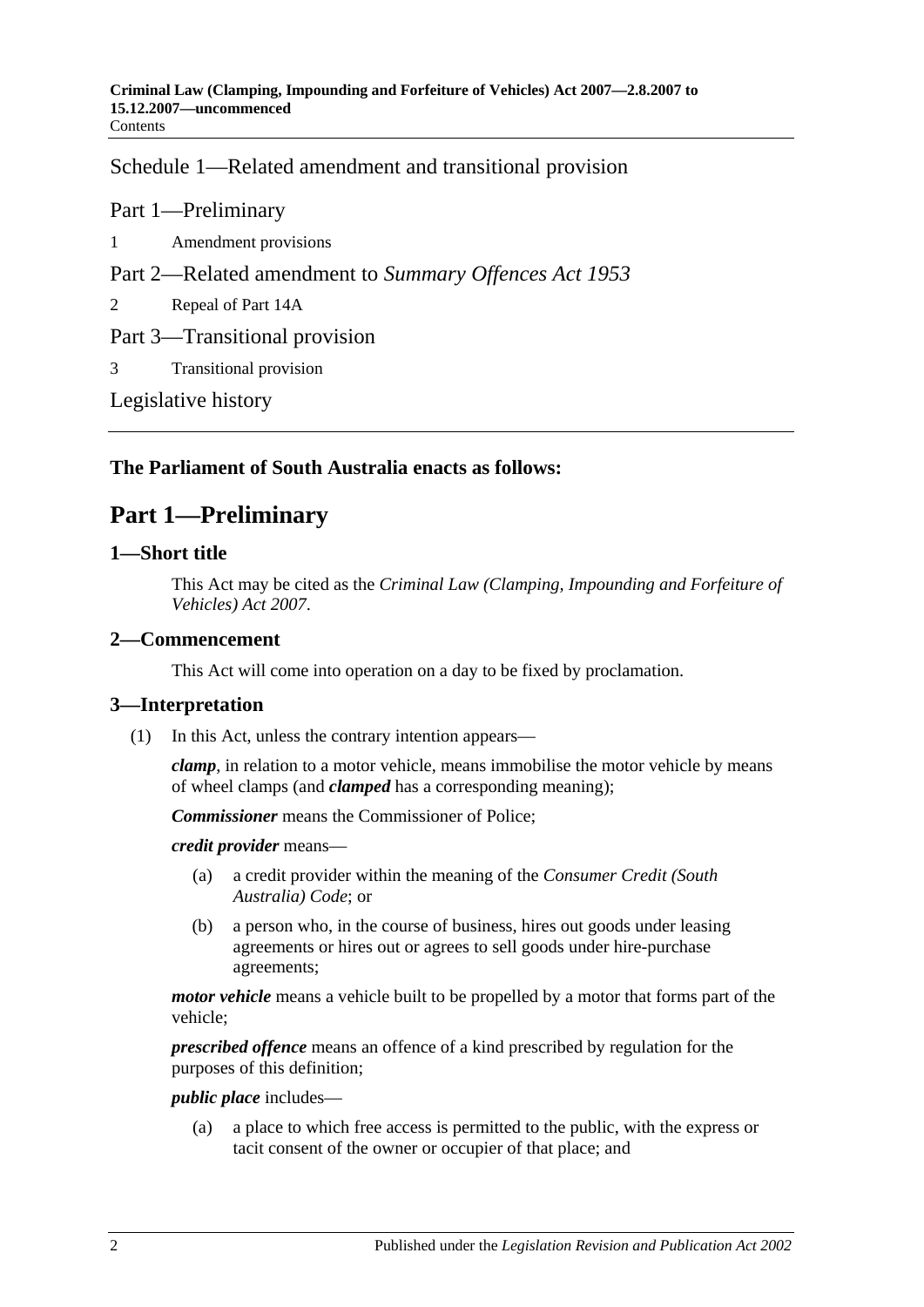- (b) a place to which the public are admitted on payment of money, the test of admittance being the payment of money only; and
- (c) a road, street, footway, court, alley or thoroughfare which the public are allowed to use, notwithstanding that that road, street, footway, court, alley or thoroughfare is on private property;

*registered owner* of a motor vehicle means a person recorded in a register kept under the *[Motor Vehicles Act](http://www.legislation.sa.gov.au/index.aspx?action=legref&type=act&legtitle=Motor%20Vehicles%20Act%201959) 1959* or the law of another State or Territory of the Commonwealth as an owner of the motor vehicle;

*relevant authority* means—

- (a) in relation to the clamping or impounding of a motor vehicle under [Part 2—](#page-2-1)a police officer or person authorised by the Commissioner to exercise the powers of a relevant authority; or
- (b) in relation to the impounding or forfeiture of a motor vehicle in accordance with an order under [Part 3—](#page-5-1)the Sheriff or a person authorised by the Sheriff to exercise the powers of a relevant authority.
- (2) For the purposes of this Act, proceedings relating to an offence are *finalised* if—
	- (a) the charge of the offence is withdrawn or proceedings for the offence are otherwise discontinued; or
	- (b) a court has determined the charge.

### <span id="page-2-0"></span>**4—Powers under Act in addition to other penalties**

- (1) A power exercisable under this Act is exercisable in addition to any other penalty that may be imposed on a person in relation to a prescribed offence.
- (2) However, a court must, in imposing another penalty on a person in relation to a prescribed offence, have regard to any exercise of powers under this Act.

# <span id="page-2-1"></span>**Part 2—Clamping and impounding of vehicles**

### <span id="page-2-3"></span><span id="page-2-2"></span>**5—Power to clamp or impound vehicle before proceedings finalised**

- (1) If a person—
	- (a) is to be, or has been, reported for a prescribed offence and has been advised of that fact; or
	- (b) has been charged with, or arrested in relation to, a prescribed offence,

<span id="page-2-4"></span>a relevant authority may clamp or impound either—

- (c) a motor vehicle allegedly used by the person in the commission of the offence; or
- (d) any motor vehicle of which the person is a registered owner.
- (2) However, [subsection](#page-2-3) (1) does not apply if the person is to be, or has been, given an expiation notice in respect of the prescribed offence (unless that notice is withdrawn or the person elects to be prosecuted in accordance with the *[Expiation of Offences](http://www.legislation.sa.gov.au/index.aspx?action=legref&type=act&legtitle=Expiation%20of%20Offences%20Act%201996)  Act [1996](http://www.legislation.sa.gov.au/index.aspx?action=legref&type=act&legtitle=Expiation%20of%20Offences%20Act%201996)*).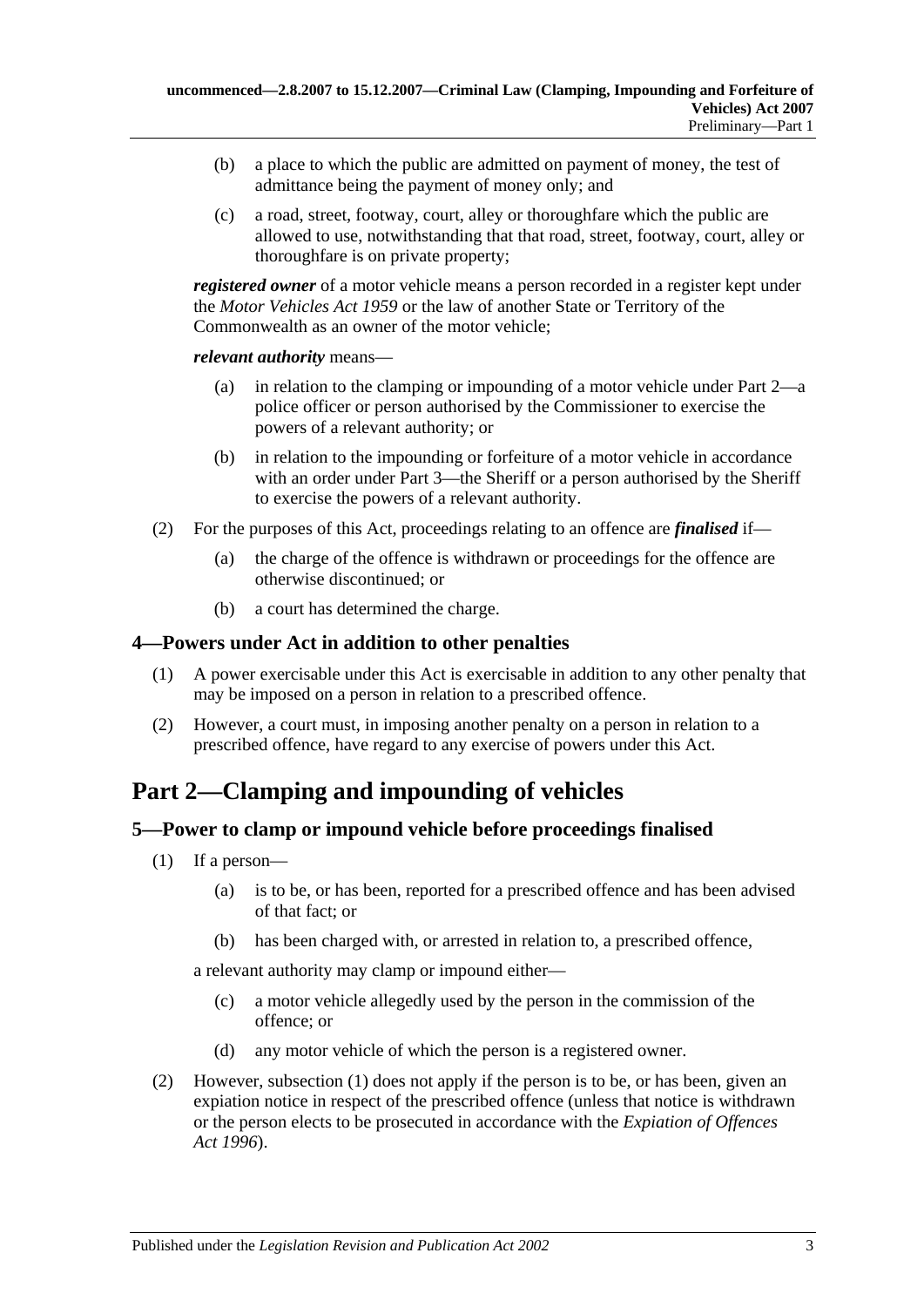Part 2—Clamping and impounding of vehicles

- (3) A power to clamp or impound a motor vehicle under this section may be exercised at any time before proceedings for the relevant prescribed offence have been finalised.
- (4) A relevant authority may, for the purpose of exercising a power under this section in relation to a motor vehicle, seize the motor vehicle and deal with it in accordance with this Act.
- (5) A motor vehicle must not be clamped on a public road or other area of a kind prescribed by regulation.
- (6) The Commissioner must ensure that reasonable attempts are made to contact all current registered owners of a motor vehicle that is, or is to be, subject to an exercise of powers under this section (or, if there are no current registered owners of the motor vehicle, to contact the last registered owners) and—
	- (a) advise the owners of the action taken, or proposed to be taken, under this section; and
	- (b) provide any information an owner requires in relation to removal of the clamps or release of the motor vehicle at the end of the prescribed period,

(and such attempts must be made no later than 4 days after the motor vehicle is clamped or impounded).

### <span id="page-3-0"></span>**6—Period of clamping or impoundment**

Subject to this Part or to an order under [section](#page-13-0) 21, a motor vehicle that has been clamped or impounded under this Part is liable to remain clamped or impounded for a period of 7 days, commencing at the start of the day on which the motor vehicle is so clamped or impounded.

### <span id="page-3-1"></span>**7—Extension of clamping period**

- (1) If a motor vehicle is, or is to be, clamped under this Part, the Commissioner may apply to the Magistrates Court for an order extending the period for which the motor vehicle is liable to remain clamped.
- (2) On the making of an application under this section, the Magistrates Court may—
	- (a) order that, despite [section](#page-3-0) 6, the motor vehicle is liable to remain clamped for a period specified in the order (which must be more than 7 days but must not exceed 90 days); and
	- (b) make any consequential or ancillary order that it thinks fit.
- <span id="page-3-2"></span>(3) Notice of an application for an order under this section relating to a motor vehicle must be given to—
	- (a) each registered owner of the motor vehicle; and
	- (b) each holder of a registered security interest in respect of the motor vehicle under the *[Goods Securities Act](http://www.legislation.sa.gov.au/index.aspx?action=legref&type=act&legtitle=Goods%20Securities%20Act%201986) 1986*; and
	- (c) if the Commissioner is aware that any other person claims ownership of the motor vehicle or is likely to suffer financial or physical hardship as a result of the making of an order under this section—that person.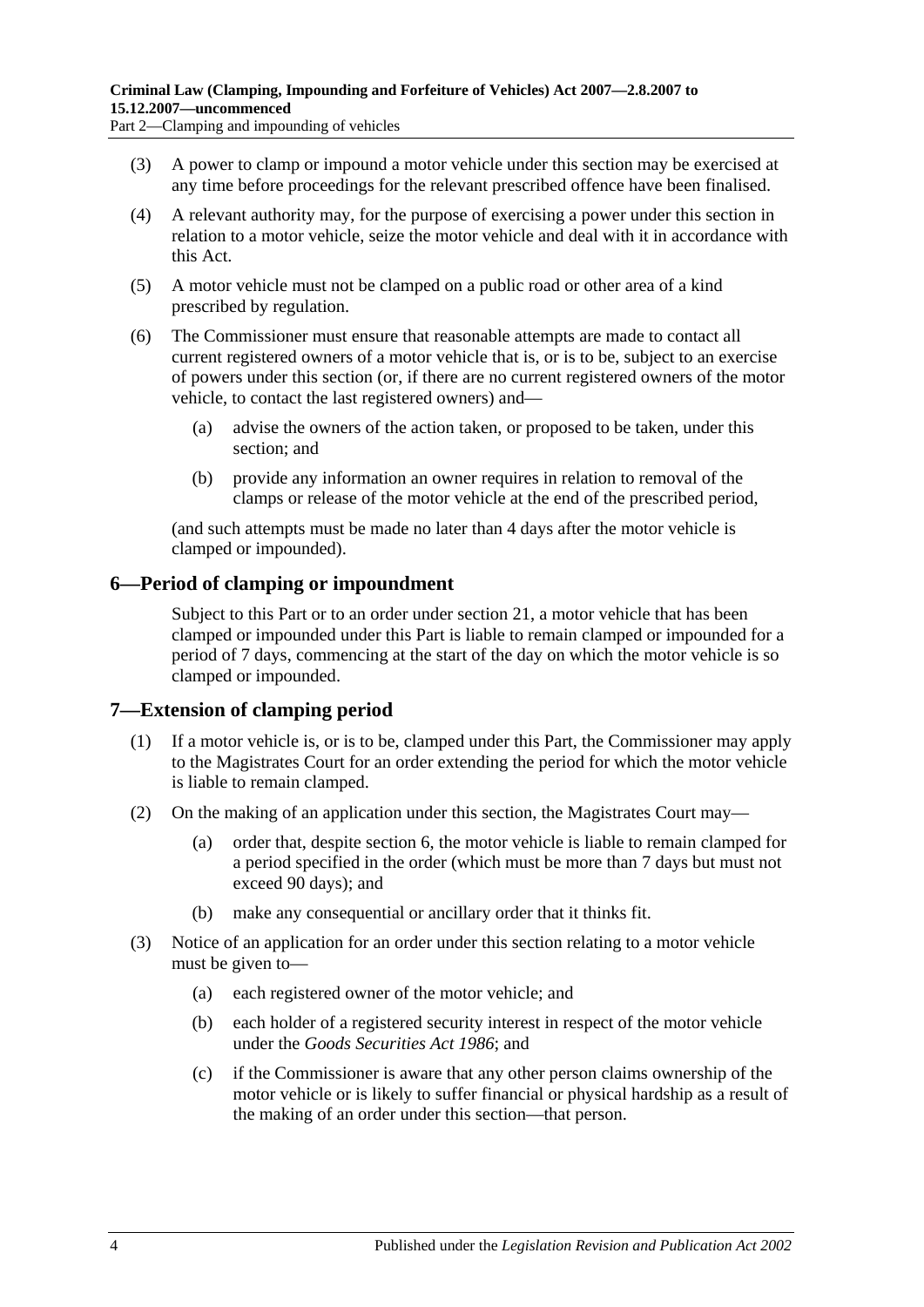- (4) The Court—
	- (a) must, if a person given notice of the application under [subsection](#page-3-2) (3) so requests, hear representations from the person in relation to the application; and
	- (b) may, at the request of any other person who is likely to be affected by the making of the order, hear representations from that person in relation to the application.
- (5) In determining whether to make an order in relation to a motor vehicle under this section, the Court must have regard to the following matters:
	- (a) whether the person whose alleged offending forms the basis for the exercise of powers under this Part (the *alleged offender*) has previously been found guilty of, or expiated, any prescribed offences;
	- (b) the seriousness of the allegations against the alleged offender;
	- (c) the likely effect of extending the period of clamping on the alleged offender's behaviour;
	- (d) whether the motor vehicle is owned by the alleged offender;
	- (e) if the motor vehicle is used by persons other than the alleged offender—the extent to which any extension of the period of clamping would affect the alleged offender as opposed to the other users of the motor vehicle;
	- (f) whether there is evidence that any person would suffer financial or physical hardship as a result of the making of the order;
	- (g) any other matters the Court thinks fit.

### <span id="page-4-0"></span>**8—Removal of clamps or release of impounded vehicle**

- (1) At the end of the clamping or impounding period, the relevant authority—
	- (a) in the case of a motor vehicle that has been clamped—must, as soon as is reasonably practicable, remove the clamps from the motor vehicle; or
	- (b) in the case of a motor vehicle that has been impounded—
		- (i) on the application of an owner of the motor vehicle, must, as soon as is reasonably practicable, release the motor vehicle into the custody of the owner; and
		- (ii) may, if satisfied that no owner of the motor vehicle is reasonably able to collect the motor vehicle, release the motor vehicle into the custody of a person authorised by the owner to collect the motor vehicle or a person legally entitled to possession of the motor vehicle.
- (2) If, in relation to a motor vehicle clamped or impounded under this Part, the Commissioner is satisfied that
	- (a) in the case of a motor vehicle referred to in [section](#page-2-4)  $5(1)(c)$ —the motor vehicle was, at the time of the offence, stolen or otherwise unlawfully in the possession of the person or was being used by the person in circumstances prescribed by regulation; or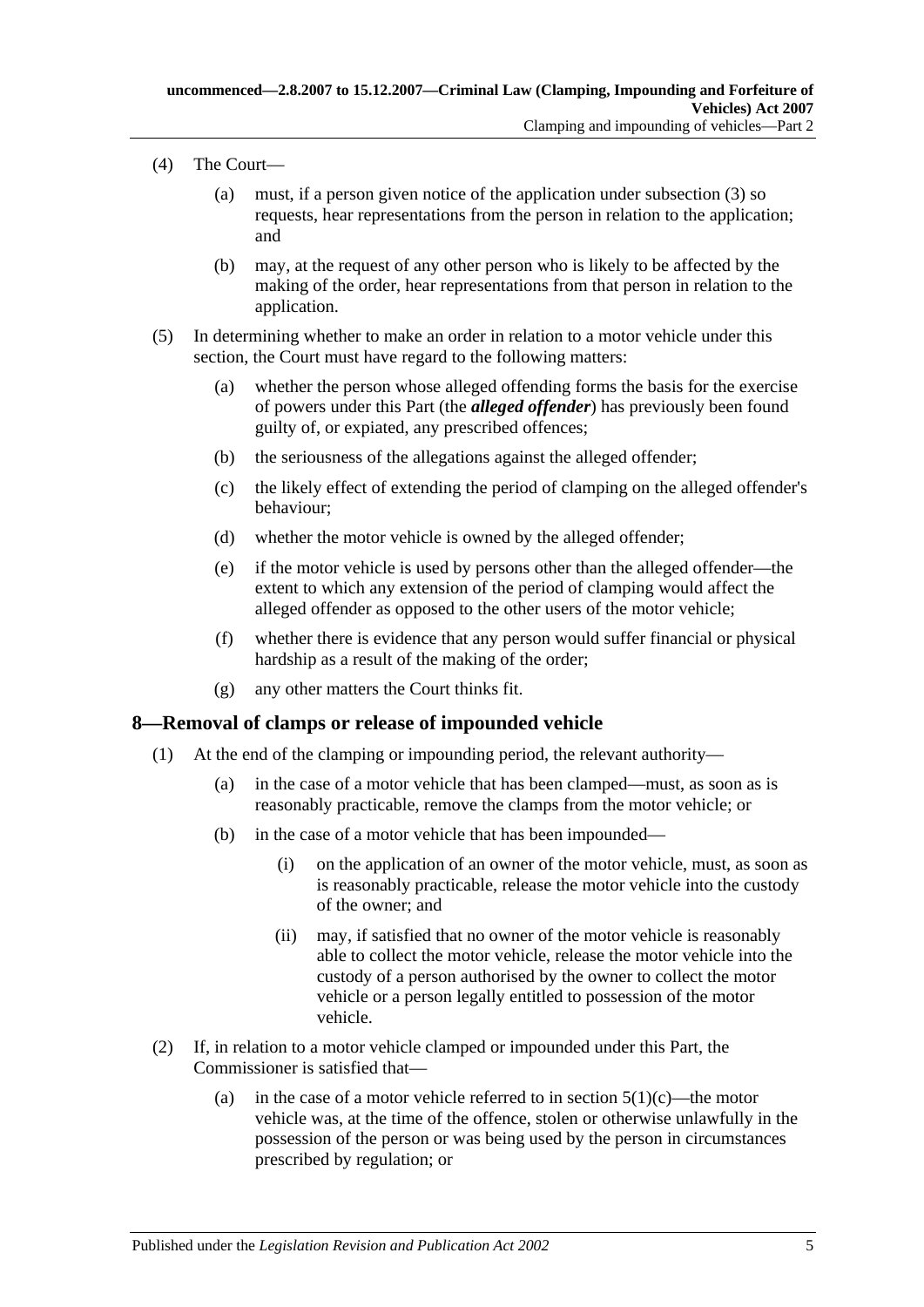(b) in any case—grounds did not exist under [section](#page-2-2) 5 to clamp or impound the motor vehicle,

the clamping or impounding period will be taken to have ended.

- (3) Nothing in this section—
	- (a) prevents the relevant authority from removing clamps from a motor vehicle or releasing a motor vehicle before the end of the clamping or impounding period; or
	- (b) obliges the relevant authority to remove clamps from a motor vehicle or release a motor vehicle outside of ordinary business hours.
- (4) In this section—

*clamping or impounding period*, in relation to a motor vehicle, means the period for which the motor vehicle is liable to remain clamped or impounded under this Part;

*ordinary business hours* means the hours between 9 am and 5 pm on any day other than a Saturday, Sunday or public holiday.

### <span id="page-5-4"></span><span id="page-5-0"></span>**9—Payment of clamping or impounding fees**

- $(1)$  If—
	- (a) a motor vehicle is clamped or impounded under this Part in relation to a prescribed offence; and
	- (b) a court subsequently finds the person guilty of the prescribed offence or another prescribed offence arising out of the same course of conduct,

the court must, on application by the prosecution, order that the person is liable to pay the clamping or impounding fees to the Commissioner.

- (2) If an application is not made to the court in accordance with [subsection](#page-5-4) (1), the person is, on being found guilty of the prescribed offence or another prescribed offence arising out of the same course of conduct, liable to pay the clamping or impounding fees to the Commissioner (and in such a case, the fees are recoverable as a debt).
- (3) In this section—

*clamping or impounding fees* means fees calculated in accordance with the regulations in relation to the clamping or impounding of the motor vehicle under this Part.

# <span id="page-5-1"></span>**Part 3—Court orders for impounding or forfeiture**

### <span id="page-5-2"></span>**10—Interpretation**

For the purposes of an application for an order under this Part, a person will be taken to have been found guilty of, or to have expiated, a prescribed offence if the person has been found guilty of, or has expiated, an offence that is, at the date of the application, a prescribed offence.

### <span id="page-5-3"></span>**11—Application of Part**

This Part applies to a conviction for a prescribed offence if—

(a) the offence was committed after the commencement of this Part; and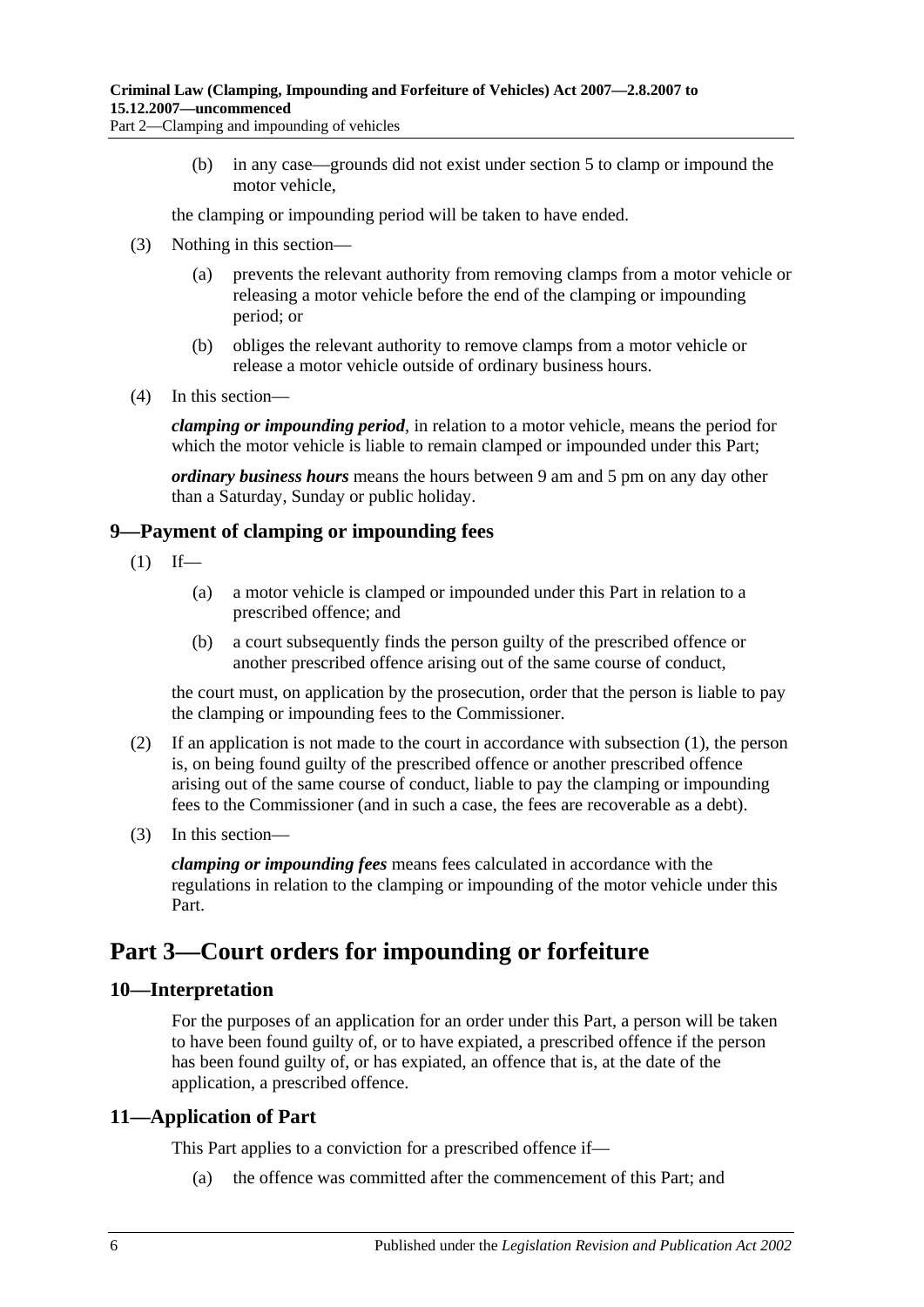- (b) the convicted person has, during the period of 10 years immediately preceding the date of the offence, been found guilty of, or has expiated, at least 1 other prescribed offence; and
- <span id="page-6-2"></span>(c) either—
	- (i) a motor vehicle was used by the convicted person in the commission of the offence and that motor vehicle was not, at the time of the offence, stolen or otherwise unlawfully in the possession of the person or being used by the person in circumstances (if any) prescribed by regulation; or
	- (ii) the convicted person is a registered owner of a motor vehicle.

### <span id="page-6-0"></span>**12—Court order for impounding or forfeiture on conviction of prescribed offence**

- (1) Subject to [section](#page-7-0) 13, if this Part applies to a conviction for a prescribed offence, the court that records the conviction must, on the application of the prosecution—
	- (a) order—
		- (i) if the convicted person has, during the period of 10 years immediately preceding the date of the offence, been found guilty of, or expiated, 1 other prescribed offence—that the motor vehicle specified in the application be impounded by the relevant authority for a period not exceeding 3 months; or
		- (ii) if the convicted person has, during the period of 10 years immediately preceding the date of the offence, been found guilty of, or expiated, 2 other prescribed offences—that the motor vehicle specified in the application be impounded by the relevant authority for a period not exceeding 6 months; or
		- (iii) if the convicted person has, during the period of 10 years immediately preceding the date of the offence, been found guilty of, or expiated, 3 or more other prescribed offences—that the motor vehicle specified in the application is forfeited to the Crown; and
	- (b) order that the convicted person pay to the relevant authority fees calculated in accordance with the regulations in relation to the impounding or forfeiture of the motor vehicle.

**Note—**

If a motor vehicle has been clamped or impounded under [Part 2](#page-2-1) in relation to the offence, the court must also, on the application of the prosecution, order the payment of fees under [section](#page-5-0) 9.

- <span id="page-6-1"></span>(2) Notice of an application for an order under this section relating to a motor vehicle must be given to—
	- (a) each registered owner of the motor vehicle; and
	- (b) if the prosecution is aware that any other person claims ownership of the motor vehicle or is likely to suffer financial or physical hardship as a result of the making of an order under this section—that person; and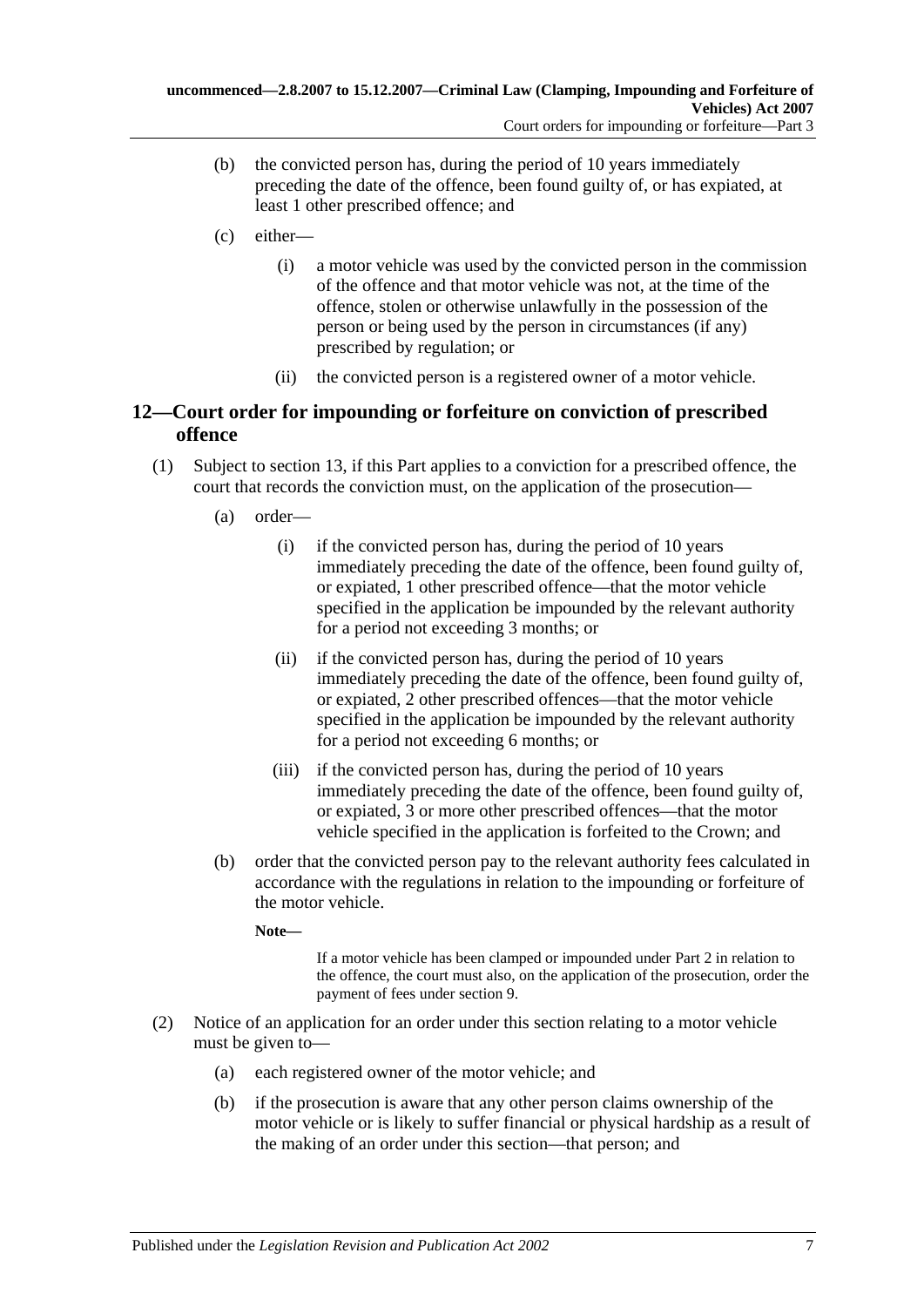Part 3—Court orders for impounding or forfeiture

- (c) in the case of an application for an order for forfeiture of the motor vehicle—each holder of a registered security interest in respect of the motor vehicle under the *[Goods Securities Act](http://www.legislation.sa.gov.au/index.aspx?action=legref&type=act&legtitle=Goods%20Securities%20Act%201986) 1986*.
- (3) A court hearing an application for an order under this section relating to a motor vehicle—
	- (a) must, if a person given notice of the application under [subsection](#page-6-1) (2) so requests, hear representations from the person in relation to the application; and
	- (b) may, at the request of any other person who is likely to be affected by the making of the order, hear representations from that person in relation to the application.
- (4) A court making an order under this section may make any consequential or ancillary order or direction that it considers necessary or expedient in the circumstances of the case.
- (5) If a court makes an order for the impounding or forfeiture of a motor vehicle under this section, the relevant authority is authorised to seize the motor vehicle and deal with it in accordance with this Act and the requirements (if any) specified in the order.

### <span id="page-7-0"></span>**13—Court may decline to make order in certain circumstances**

- (1) A court that records a conviction to which this Part applies may decline to make an order under this Part if satisfied that—
	- (a) the making of the order would cause severe financial or physical hardship to a person; or
	- (b) the offence occurred without the knowledge or consent of any person who was an owner of the motor vehicle at the time of the offence; or
	- (c) the making of the order would significantly prejudice the rights of a credit provider; or
	- (d) the motor vehicle the subject of the application is a motor vehicle referred to in section  $11(c)(i)$  and has, since the date of the offence, been sold to a genuine purchaser or otherwise disposed of to a person who did not, at the time of the sale or disposal, know or have reason to suspect that the motor vehicle might be the subject of proceedings under this section.
- <span id="page-7-1"></span> $(2)$  If—
	- (a) a court declines to make an order under this Part; and
	- (b) the court is satisfied that it would be reasonably practicable for the convicted person to instead perform community service,

the court must order the convicted person to perform not more than 240 hours of community service.

(3) An order to perform community service under [subsection](#page-7-1) (2) must be dealt with and enforced as if it were a sentence of community service (and in any enforcement proceedings the court may exercise any power that it could exercise in relation to a sentence of community service).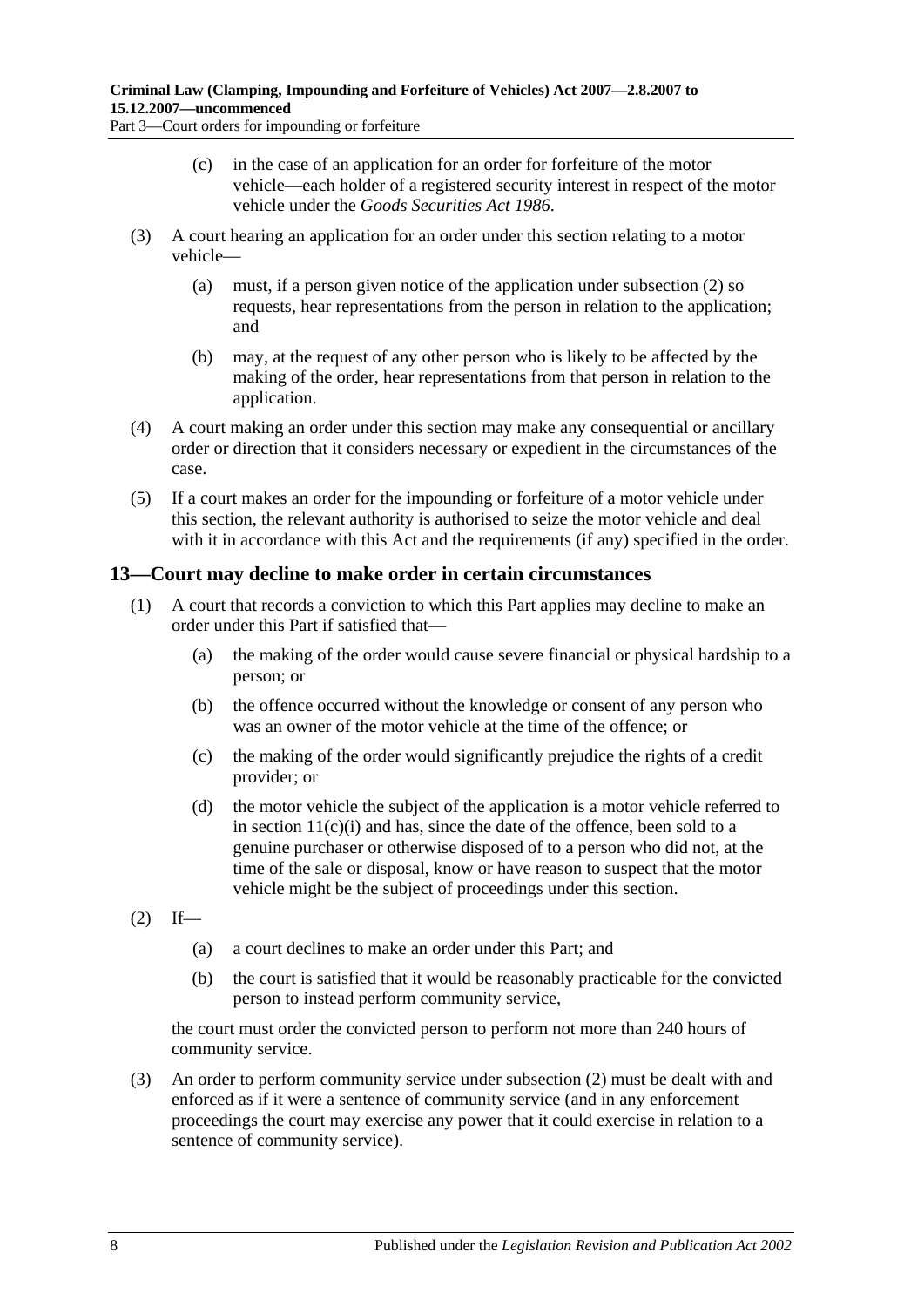# <span id="page-8-0"></span>**Part 4—Powers of relevant authorities**

### <span id="page-8-1"></span>**14—Commissioner may give notice prohibiting sale of vehicle**

- (1) If the Commissioner reasonably believes that—
	- (a) a power to clamp or impound a motor vehicle may be exercised under [Part 2;](#page-2-1) but
	- (b) that power is not to be exercised immediately,

the Commissioner may give the owner of the motor vehicle (or, if there is more than 1 owner of the motor vehicle, 1 or more of the owners of the motor vehicle) a notice in the prescribed form prohibiting the sale or disposal of the motor vehicle until the power under [Part 2](#page-2-1) has been exercised.

- <span id="page-8-2"></span> $(2)$  If—
	- (a) a person—
		- (i) is to be, or has been, reported for a prescribed offence and has been advised of that fact; or
		- (ii) has been charged with, or arrested in relation to, a prescribed offence; and
	- (b) the Commissioner reasonably believes that, if the person were convicted of the offence, an application could be made under [Part 3](#page-5-1) in relation to a motor vehicle,

the Commissioner may give the owner of the motor vehicle (or, if there is more than 1 owner of the motor vehicle, 1 or more of the owners of the motor vehicle) a notice in the prescribed form prohibiting the sale or disposal of the motor vehicle until proceedings relating to the offence have been finalised.

- $(3)$  If—
	- (a) the Commissioner gives an owner of a motor vehicle a notice under [subsection](#page-8-2) (2); and
	- (b) that owner is not the alleged offender,

the Commissioner must make reasonable efforts to notify the owner when proceedings relating to the offence have been finalised.

<span id="page-8-3"></span>(4) An owner of a motor vehicle must not sell or otherwise dispose of the motor vehicle in contravention of a notice given under this section.

Maximum penalty: \$2 500 or imprisonment for 6 months.

- (5) It is a defence to a charge of an offence under [subsection](#page-8-3) (4) if the defendant proves that he or she—
	- (a) was not given a notice under this section in relation to the motor vehicle; and
	- (b) did not know, and could not reasonably be expected to have known, that a notice had been given under this section in relation to the motor vehicle.
- <span id="page-8-4"></span> $(6)$  If—
	- (a) a person is found guilty by a court of an offence against [subsection](#page-8-3) (4); and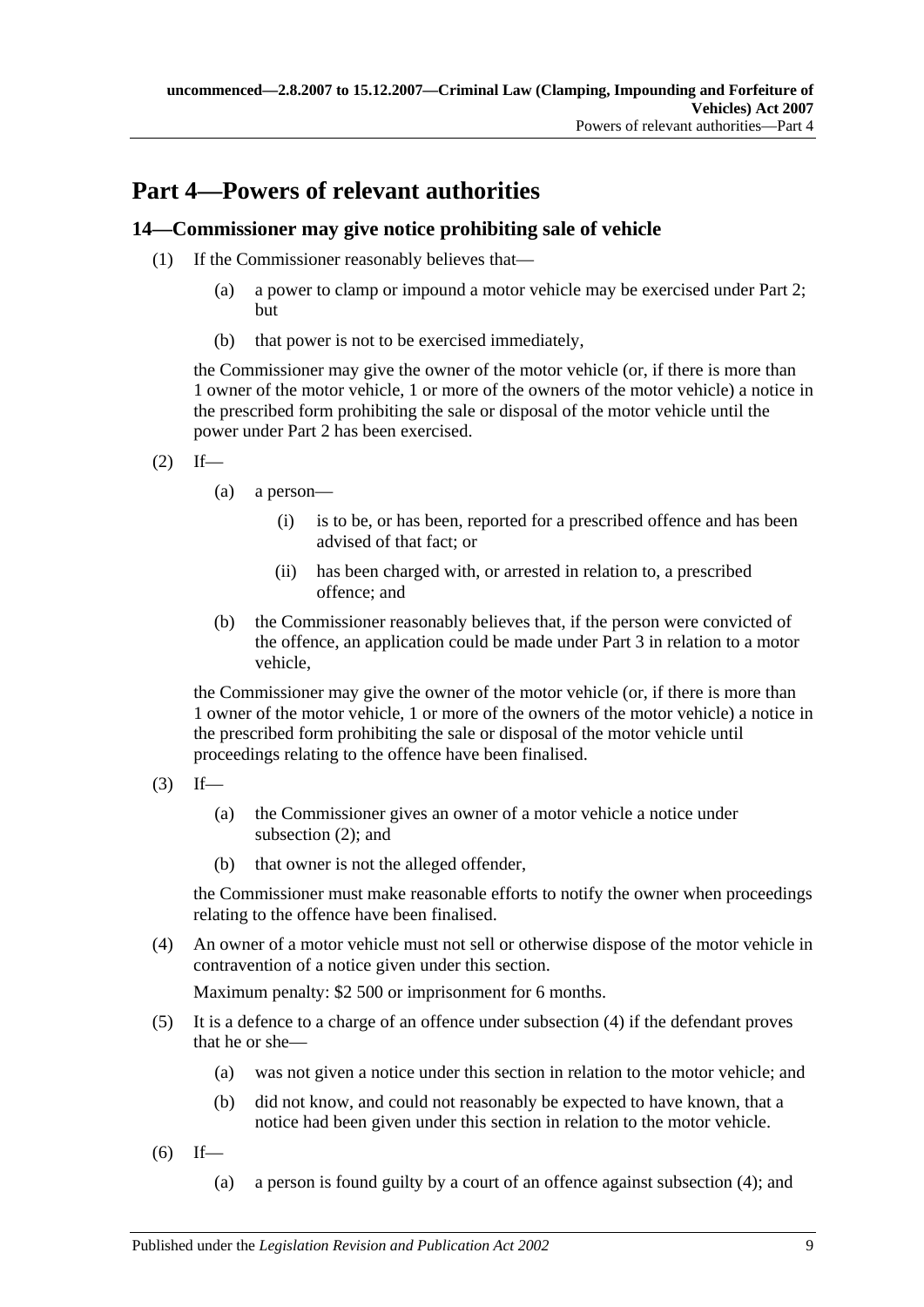- - (b) the court is provided with evidence of the value of the motor vehicle sold or disposed of by the person,

the court may (in addition to any other penalty imposed in respect of the offence) require payment by the person of an amount determined by the court to be a reasonable estimate of the value of the motor vehicle.

- (7) An amount paid in accordance with a requirement under [subsection](#page-8-4) (6) must be paid into the Victims of Crime Fund established under the *[Victims of Crime Act](http://www.legislation.sa.gov.au/index.aspx?action=legref&type=act&legtitle=Victims%20of%20Crime%20Act%202001) 2001*.
- (8) The Commissioner may, at any time, withdraw a notice under this section and must withdraw a notice if the Commissioner becomes aware that no charges are to be laid in respect of the relevant prescribed offence or that charges relating to the relevant prescribed offence are not to be proceeded with.
- (9) If the Commissioner withdraws a notice given under this section to the owner or 1 or more of the owners of a motor vehicle, the Commissioner must, as soon as practicable, give written notice of the withdrawal to the owner or owners.
- (10) Nothing in this section affects the rights of a credit provider to repossess a motor vehicle and sell it.

### <span id="page-9-0"></span>**15—Relevant authority may require production of vehicle**

- (1) A relevant authority may, for the purpose of exercising a power under this Act in relation to a motor vehicle, give an owner of the motor vehicle written notice in the prescribed form requiring the owner to produce the motor vehicle at a time and place specified in the notice.
- (2) An owner of a motor vehicle must not, without reasonable excuse (proof of which lies on the person), refuse or fail to comply with a notice given under this section in relation to the motor vehicle.

Maximum penalty: \$2 500 or imprisonment for 6 months.

(3) This section is in addition to, and does not derogate from, any other powers of a relevant authority under this Act.

### <span id="page-9-1"></span>**16—Seizure**

- <span id="page-9-3"></span><span id="page-9-2"></span>(1) A relevant authority that is authorised under this Act to seize a motor vehicle may seize the motor vehicle from—
	- (a) a public place; or
	- (b) a place occupied by the person whose offending, or alleged offending, forms the basis for the exercise of powers under this Act; or
	- (c) any other place, with the consent of the owner or occupier of the place or under the authority of a warrant issued under this Act.
- (2) A motor vehicle seized under this Act may—
	- (a) be moved to a place determined by the relevant authority and clamped or impounded there (and may, if the relevant authority so determines, be subsequently moved to and clamped or impounded at some other place); and
	- (b) be driven, towed or pushed, or moved in any other manner; and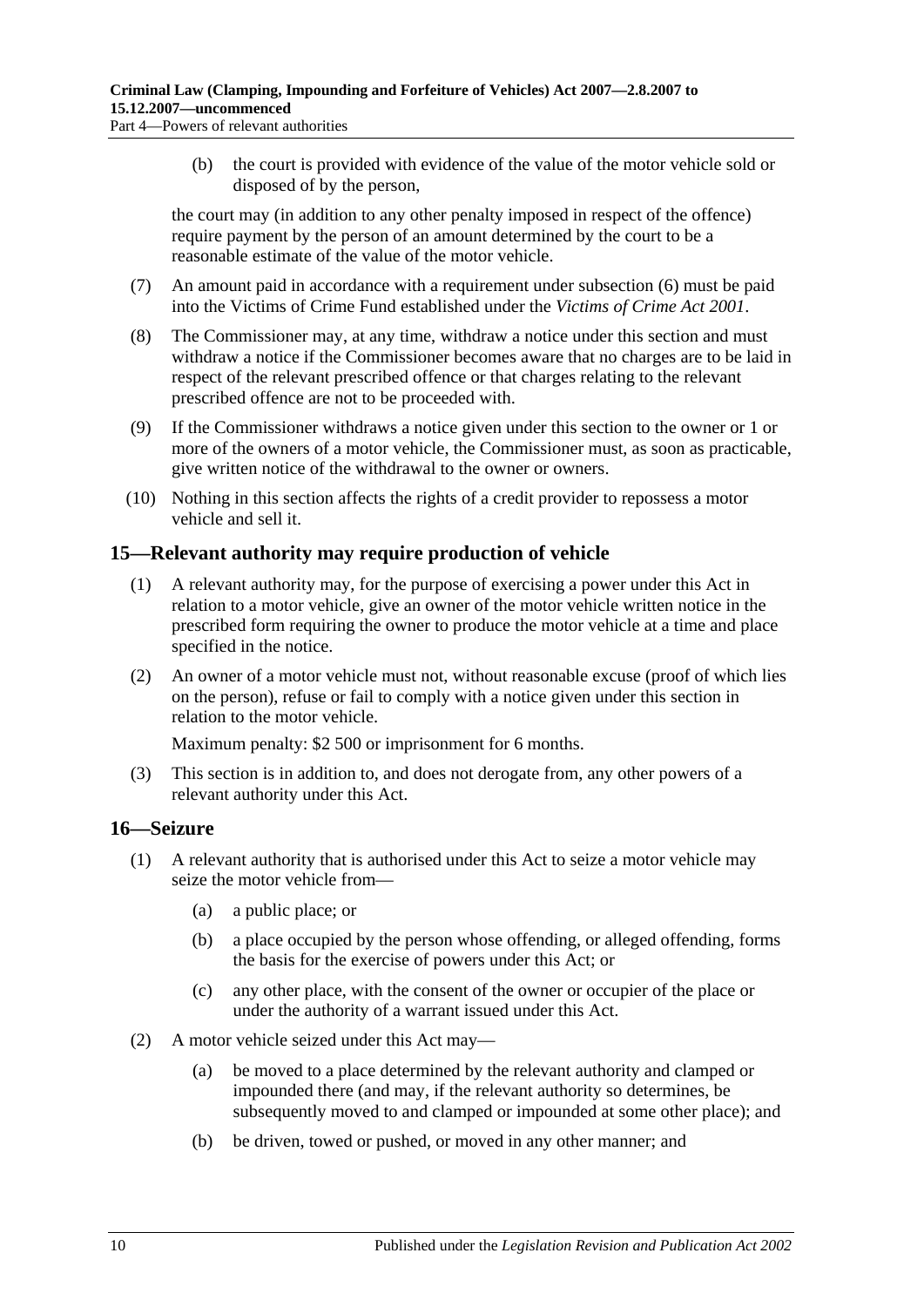- (c) be moved by the relevant authority or by other persons acting at the direction of the relevant authority.
- (3) A relevant authority may do anything reasonably necessary for the purpose of seizing and moving a motor vehicle under this Act, including exercising any of the following powers:
	- (a) requiring the motor vehicle to stop;
	- (b) entering into and searching a place occupied by the offender or alleged offender and using reasonable force to break into or open any garage or other structure in which the motor vehicle may be stored at that place;
	- (c) causing a locking device or other feature of the motor vehicle to be removed, dismantled or neutralised;
	- (d) if the driver or any other person will not surrender the keys to the vehicle, starting the vehicle by other means.

### <span id="page-10-0"></span>**17—Warrants for seizure etc**

- (1) If a relevant authority is authorised under this Act to seize a motor vehicle in relation to an offence or an alleged offence, the relevant authority may, in order to seize the motor vehicle from a place (other than a place referred to in section  $16(1)(a)$  or [\(b\)\)](#page-9-3) without the consent of the owner or occupier of the place, apply to a magistrate for a warrant under this section.
- (2) If a magistrate is satisfied that—
	- (a) a relevant authority is authorised under this Act to seize a motor vehicle; and
	- (b) there are reasonable grounds to suspect that the motor vehicle is at a place,

the magistrate may issue a warrant authorising the relevant authority—

- (c) to enter the place; and
- (d) to search the place for the motor vehicle; and
- (e) to use reasonable force to break into or open any garage or other structure in which the motor vehicle may be stored at the place; and
- (f) to seize the motor vehicle, and otherwise deal with it, in accordance with this Act.
- (3) An application under this section for the issue of a warrant may be made either personally or by telephone.
- (4) The grounds of an application for a warrant must be verified by affidavit.
- (5) An application for a warrant cannot be made by telephone unless, in the opinion of the applicant, a warrant is urgently required and there is not enough time to make the application personally.
- (6) If an application for a warrant is made by telephone—
	- (a) the applicant must inform the magistrate of the purpose for which the warrant is required and the grounds on which it is sought; and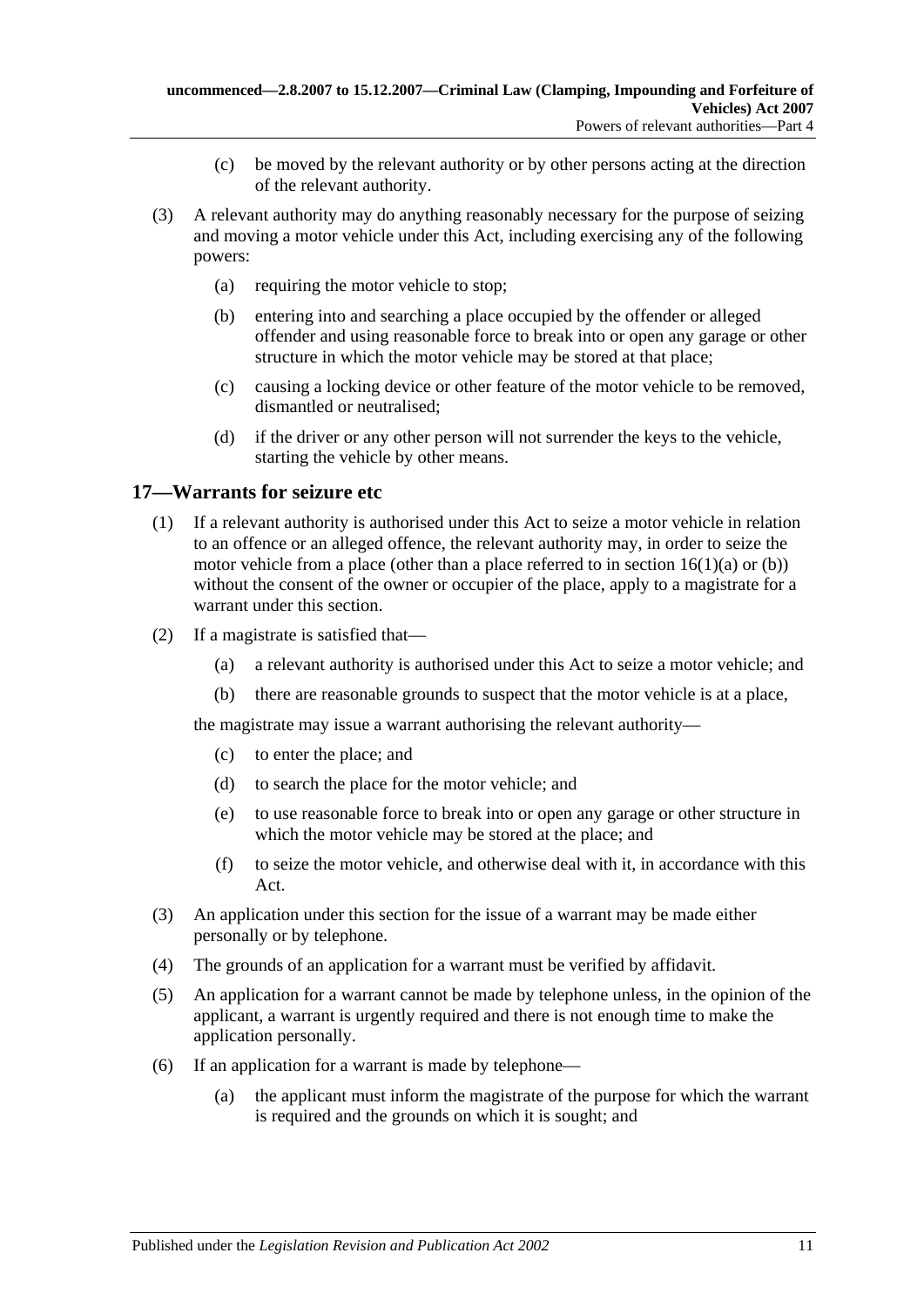<span id="page-11-3"></span>Part 4—Powers of relevant authorities

- (b) if it appears to the magistrate from the information given by the applicant that there are proper grounds to issue a warrant, the magistrate must inform the applicant of the facts that justify, in the magistrate's opinion, the issue of the warrant, and must not proceed to issue the warrant unless the applicant undertakes to make an affidavit verifying those facts; and
- (c) if the applicant gives such an undertaking, the magistrate may then make out and sign a warrant, noting on the warrant the facts that justify, in the magistrate's opinion, the issue of the warrant; and
- (d) the warrant is taken to have been issued, and comes into force, when signed by the magistrate; and
- (e) the magistrate must inform the applicant of the terms of the warrant; and
- (f) the applicant must fill out and sign a warrant form (the duplicate warrant) that—
	- (i) sets out the name of the magistrate who issued the original and the terms of the warrant; and
	- (ii) complies with any other requirements prescribed by regulation; and
- (g) the applicant must, as soon as practicable after the issue of the warrant, forward to the magistrate an affidavit verifying the facts referred to in [paragraph](#page-11-3) (b) and a copy of the duplicate warrant.
- (7) A magistrate by whom a warrant is issued under this section must file the warrant, or a copy of the warrant, and the affidavit verifying the grounds on which the application for the warrant was made, in the Magistrates Court.
- (8) A relevant authority may, in exercising powers in accordance with a warrant issued under this section, be accompanied by such assistants as are reasonably necessary for the purpose.
- (9) A warrant issued under this section, if not executed at the expiration of 1 month from the date of its issue, then expires.

# <span id="page-11-0"></span>**Part 5—Miscellaneous**

### <span id="page-11-1"></span>**18—Offences**

(1) A person must not hinder or obstruct a relevant authority exercising powers under this Act.

Maximum penalty: \$2 500 or imprisonment for 6 months.

(2) A person (other than a relevant authority acting under this Act) must not interfere with any wheel clamps affixed to a motor vehicle in accordance with this Act.

Maximum penalty: \$2 500 or imprisonment for 6 months.

### <span id="page-11-2"></span>**19—Liability of the Crown**

(1) Subject to [subsection](#page-12-1) (2), no compensation is payable by the Crown or a relevant authority in respect of the exercise or purported exercise of powers by a relevant authority under this Act.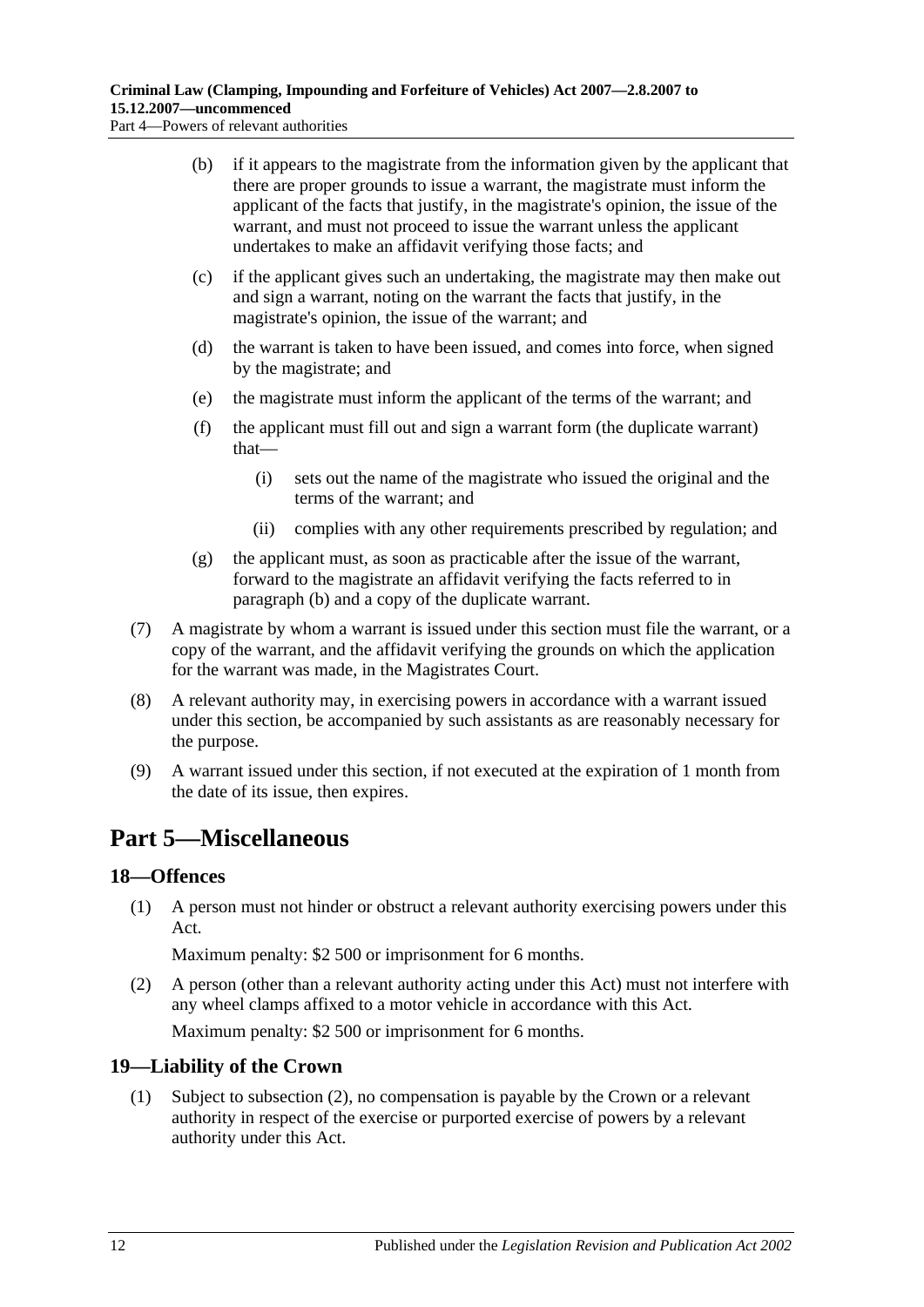- <span id="page-12-1"></span>(2) This section does not protect—
	- (a) a relevant authority from liability in respect of the exercise or purported exercise of powers otherwise than in good faith; or
	- (b) the Crown from liability in respect of damage to a motor vehicle caused otherwise than by the proper exercise of powers under this Act.

### <span id="page-12-0"></span>**20—Disposal of vehicles**

- (1) The Sheriff may sell a motor vehicle that is the subject of an order for forfeiture under this Act.
- <span id="page-12-2"></span>(2) Despite this or any other law, if a motor vehicle that has been impounded under this Act is not collected by a person legally entitled to possession of the motor vehicle within 2 months of the motor vehicle ceasing to be liable to be so impounded, the Sheriff or, in the case of a motor vehicle impounded under [Part 2,](#page-2-1) the Commissioner, may sell the motor vehicle.
- (3) A motor vehicle must not be sold under [subsection](#page-12-2) (2) unless, not less than 14 days before the sale, notice of the sale was given to—
	- (a) each registered owner of the motor vehicle; and
	- (b) each holder of a registered security interest in respect of the motor vehicle under the *[Goods Securities Act](http://www.legislation.sa.gov.au/index.aspx?action=legref&type=act&legtitle=Goods%20Securities%20Act%201986) 1986*.
- (4) A sale under this section is to be by public auction or public tender.
- (5) A forfeited or impounded motor vehicle may be disposed of otherwise than by sale if—
	- (a) the Sheriff or the Commissioner (as the case may be) believes on reasonable grounds that the motor vehicle has no monetary value or that the proceeds of the sale would be unlikely to exceed the costs of the sale; or
	- (b) if the motor vehicle has been offered for sale and was not sold.
- <span id="page-12-3"></span>(6) The proceeds of the sale of a motor vehicle under this section must be dealt with as follows:
	- (a) in the case of the sale of a forfeited motor vehicle, the Sheriff—
		- (i) must deduct from the proceeds the costs of the sale of the motor vehicle and any fees ordered to be paid in accordance with this Act; and
		- (ii) if an amount remains after the deduction of those costs and fees and the Magistrates Court has made an order under section  $21(1)(c)$ —must make a payment in accordance with the order; and
		- (iii) any remaining amount must be paid into the Victims of Crime Fund established under the *[Victims of Crime Act](http://www.legislation.sa.gov.au/index.aspx?action=legref&type=act&legtitle=Victims%20of%20Crime%20Act%202001) 2001*;
	- (b) in the case of the sale of an impounded motor vehicle, the Sheriff or the Commissioner (as the case may be)—
		- (i) must deduct from the proceeds—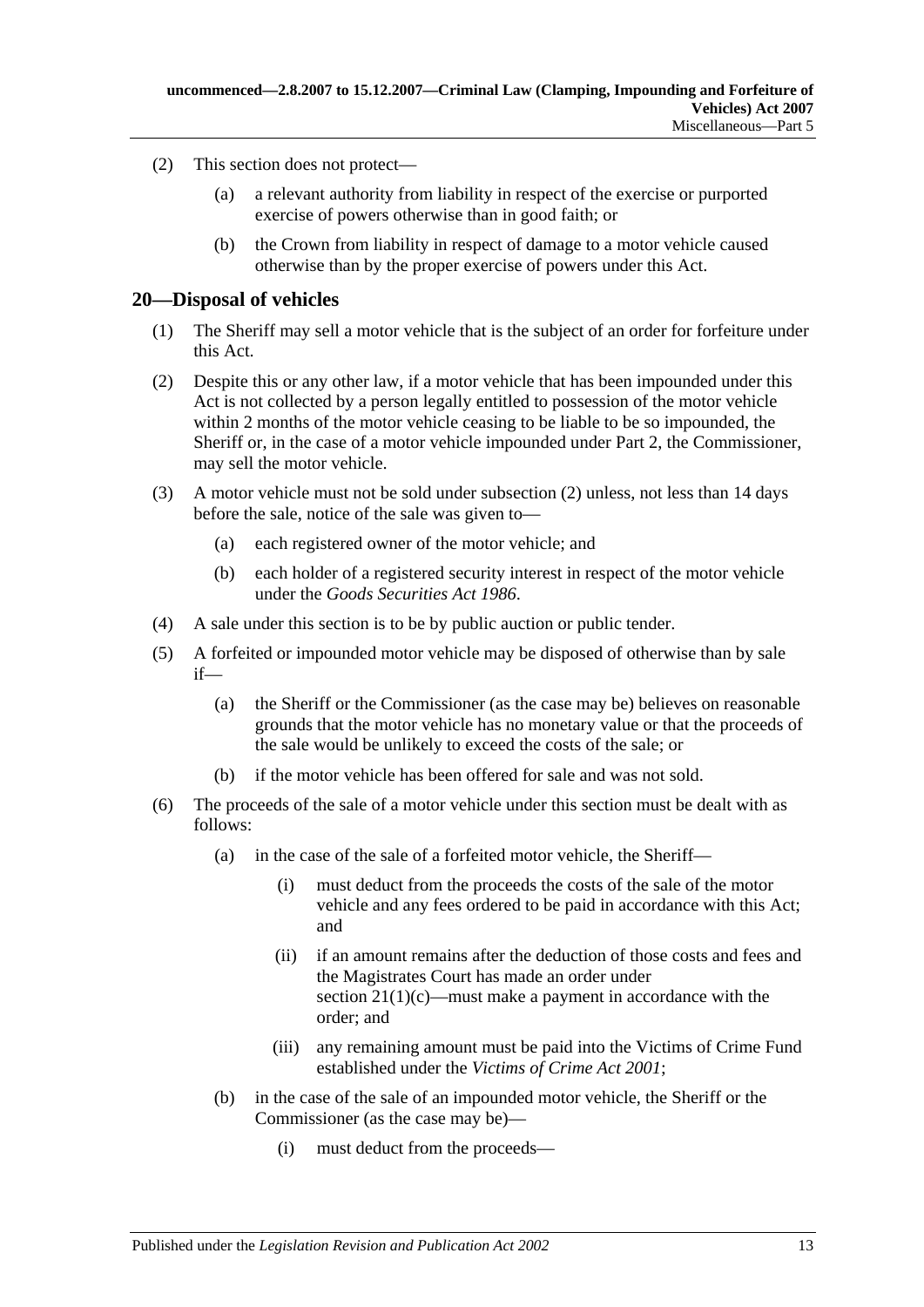- (A) the costs of the sale of the motor vehicle and any fees ordered to be paid in accordance with this Act; and
- (B) any other costs resulting from the failure to collect the motor vehicle; and
- (ii) if an amount remains after the deduction of those costs and fees and the Magistrates Court has made an order under section  $21(1)(c)$ —must make any payment required in accordance with the order; and
- (iii) any remaining amount must be dealt with in accordance with section 7A of the *[Unclaimed Moneys Act](http://www.legislation.sa.gov.au/index.aspx?action=legref&type=act&legtitle=Unclaimed%20Moneys%20Act%201891) 1891* as money the owner of which cannot be found.
- (7) Despite any other Act or law, if a motor vehicle is sold under this section, the purchaser acquires a good title to the motor vehicle and any interests in the motor vehicle existing prior to the sale are discharged.
- (8) The regulations may make further provision in relation to the sale or disposal of impounded or forfeited motor vehicles in accordance with this section.

### <span id="page-13-0"></span>**21—Credit provider may apply to Magistrates Court for relief**

- <span id="page-13-3"></span><span id="page-13-2"></span><span id="page-13-1"></span>(1) A credit provider may apply to the Magistrates Court for an order requiring—
	- (a) the removal of clamps affixed to a motor vehicle under this Act; or
	- (b) the release to the credit provider of a motor vehicle impounded under this Act; or
	- (c) the payment to the credit provider of an amount out of the proceeds of sale of a motor vehicle under this Act (provided that such amount will only be payable if sufficient proceeds remain after the deduction of costs and fees in accordance with [section](#page-12-3) 20(6)).
- (2) The Magistrates Court may make an order under this section if satisfied
	- (a) in the case of an application for an order under [subsection](#page-13-2)  $(1)(a)$  or  $(b)$ —that the rights of the credit provider would be significantly prejudiced if the order were not made; or
	- (b) in the case of an application for an order under [subsection](#page-13-1)  $(1)(c)$ —that the credit provider has suffered, or will suffer, loss as a result of the exercise of powers under this Act.
- <span id="page-13-4"></span>(3) Notice of an application for an order under this section relating to a motor vehicle must be given to the following persons:
	- (a) if the motor vehicle is clamped or impounded under [Part 2—](#page-2-1)the Commissioner;
	- (b) if the motor vehicle is impounded or has been forfeited under [Part 3—](#page-5-1)the Sheriff;
	- (c) each registered owner of the motor vehicle;
	- (d) each holder of a registered security interest in respect of the motor vehicle under the *[Goods Securities Act](http://www.legislation.sa.gov.au/index.aspx?action=legref&type=act&legtitle=Goods%20Securities%20Act%201986) 1986*;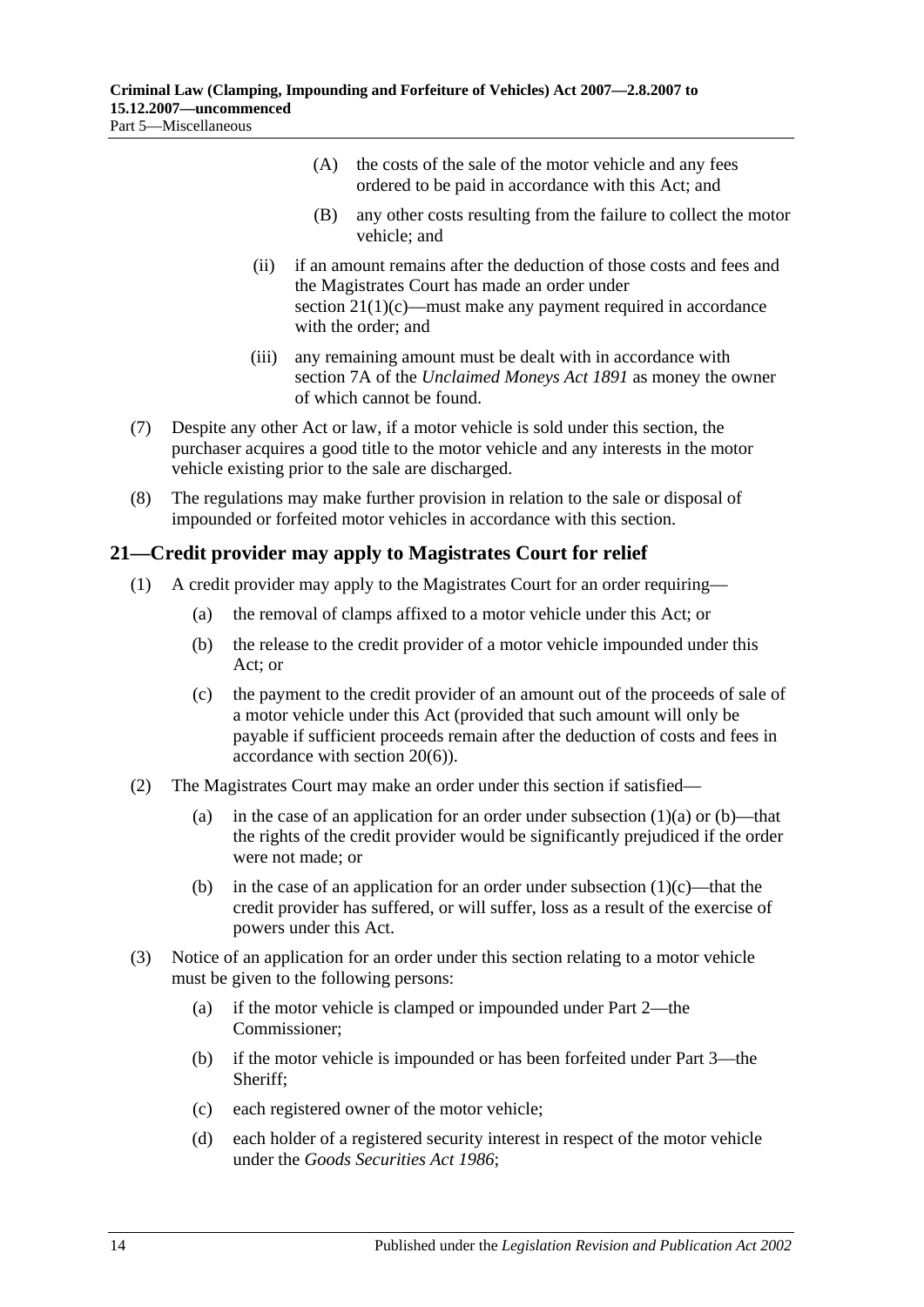- (e) if the credit provider is aware that any other person claims ownership of the motor vehicle—that person.
- (4) A court hearing an application for an order under this section relating to a motor vehicle must, if a person given notice of the application under [subsection](#page-13-4) (3) so requests, hear representations from the person in relation to the application.
- (5) A court making an order under this section may make any consequential or ancillary order or direction that it considers necessary or expedient in the circumstances of the case.

### <span id="page-14-0"></span>**22—Evidentiary**

An apparently genuine document purporting to be an extract from, or copy of, an entry contained in the register of motor vehicles kept under the *[Motor Vehicles Act](http://www.legislation.sa.gov.au/index.aspx?action=legref&type=act&legtitle=Motor%20Vehicles%20Act%201959) 1959* and purporting to be certified as such an extract or copy by the Registrar of Motor Vehicles indicating that a person is recorded on that register as an owner of a motor vehicle must be accepted in any proceedings under this Act as proof that the person is an owner of the motor vehicle in the absence of proof to the contrary.

### <span id="page-14-1"></span>**23—Service of notices**

- (1) A notice required or authorised to be given to, or served on, a person for the purposes of this Act may—
	- (a) be given to the person personally; or
	- (b) be posted in an envelope addressed to the person—
		- (i) at the person's last known address; or
		- (ii) at the person's address for service; or
	- (c) be left for the person at the person's last known address or address for service with someone apparently over the age of 16 years; or
	- (d) be given to, or served on, the person in a manner prescribed by regulation.
- (2) If, in any proceedings, it is proved (on evidence by affidavit or otherwise) that a notice required to be given to, or served on, a registered owner of a motor vehicle under this Act was sent by ordinary prepaid post in an envelope addressed to the owner at the address recorded in relation to the owner in a register kept under the *[Motor Vehicles](http://www.legislation.sa.gov.au/index.aspx?action=legref&type=act&legtitle=Motor%20Vehicles%20Act%201959)  Act [1959](http://www.legislation.sa.gov.au/index.aspx?action=legref&type=act&legtitle=Motor%20Vehicles%20Act%201959)* or the law of another State or Territory of the Commonwealth, the notice will be conclusively presumed to have been given to the owner at the time when it would, in the ordinary course of post, reach the address to which it was posted.

### <span id="page-14-3"></span><span id="page-14-2"></span>**24—Regulations**

- (1) The Governor may make such regulations as are contemplated by, or necessary or expedient for the purposes of, this Act.
- (2) Without limiting the generality of [subsection](#page-14-3) (1), the regulations may—
	- (a) prescribe fees for the purposes of this Act; and
	- (b) provide for the remission of fees in specified circumstances; and
	- (c) specify procedures or prescribe guidelines to be followed by relevant authorities in the exercise of powers under this Act.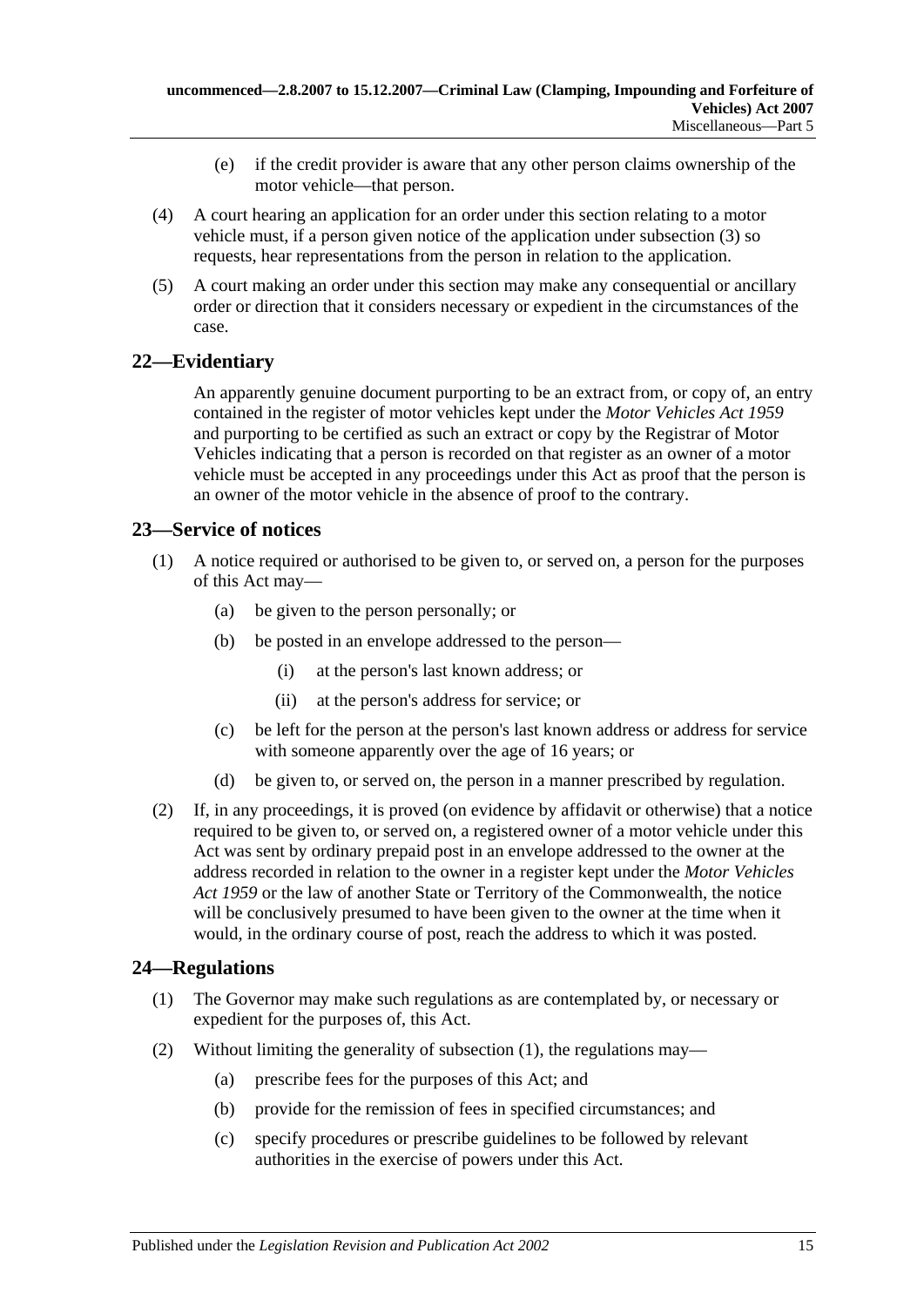- (3) The regulations may—
	- (a) be of general application or vary in their application according to prescribed factors;
	- (b) provide that a matter or thing in respect of which regulations may be made is to be determined according to the discretion of the Commissioner or the Sheriff.
- (4) The regulations may refer to or incorporate, wholly or partially and with or without modification, a code, standard or other document prepared or published by a prescribed body, either as in force at the time the regulations are made or as in force from time to time.
- (5) If a code, standard or other document is referred to or incorporated in the regulations—
	- (a) a copy of the code, standard or other document must be kept available for public inspection, without charge and during ordinary office hours, at an office or offices specified in the regulations; and
	- (b) evidence of the contents of the code, standard or other document may be given in any legal proceedings by production of a document apparently certified by the Minister to be a true copy of the code, standard or other document.

# <span id="page-15-0"></span>**Schedule 1—Related amendment and transitional provision Part 1—Preliminary**

### <span id="page-15-1"></span>**1—Amendment provisions**

In this Schedule, a provision under a heading referring to the amendment of a specified Act amends the Act so specified.

## **Part 2—Related amendment to** *Summary Offences Act 1953*

### <span id="page-15-2"></span>**2—Repeal of Part 14A**

Part 14A—delete the Part

## **Part 3—Transitional provision**

### <span id="page-15-3"></span>**3—Transitional provision**

Part 14A of the *[Summary Offences Act](http://www.legislation.sa.gov.au/index.aspx?action=legref&type=act&legtitle=Summary%20Offences%20Act%201953) 1953*, as in force immediately before the commencement of this Act, continues to apply in relation to an offence committed or allegedly committed before the commencement of this Act.